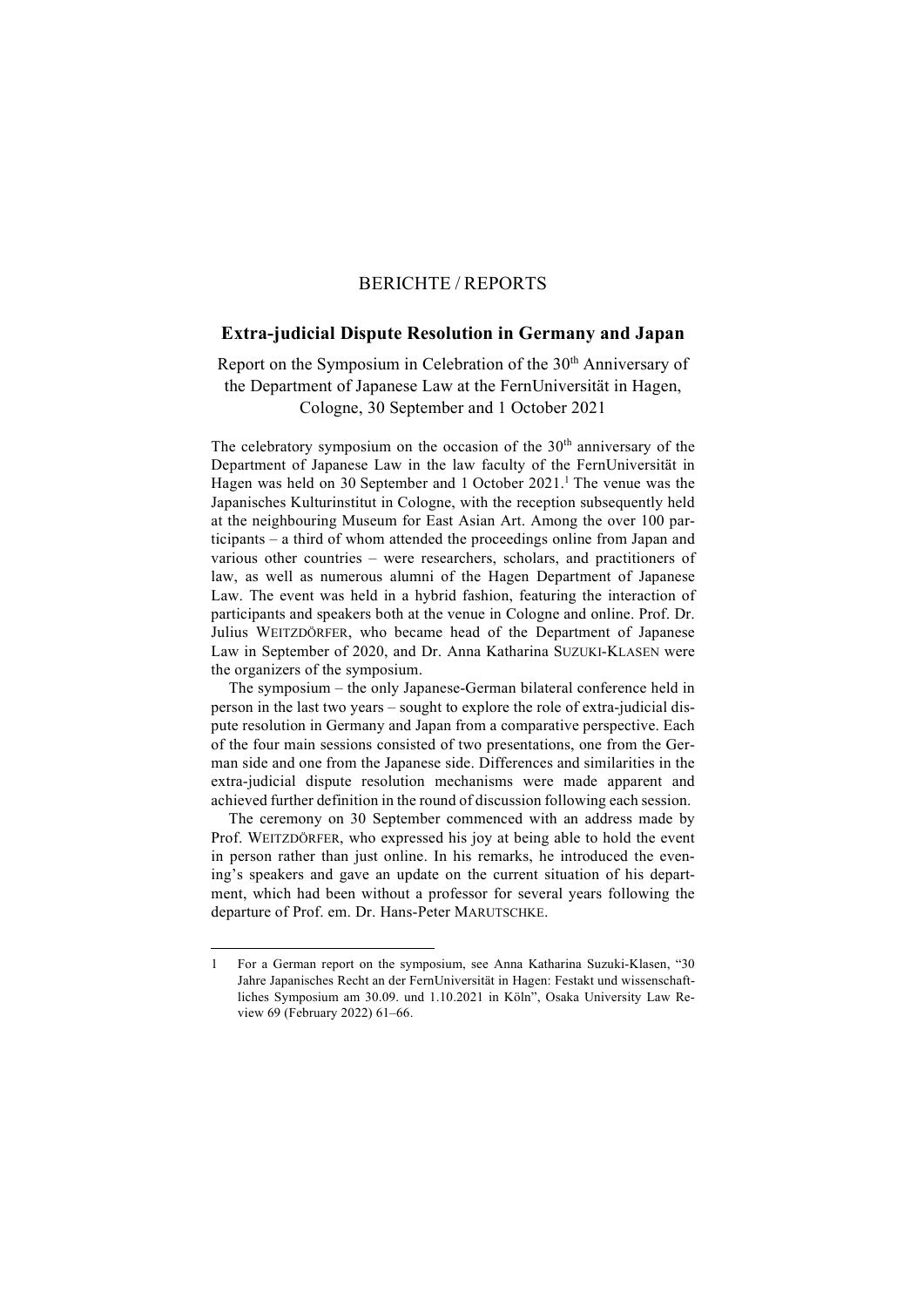## 308 BERICHTE/REPORTS ZJapanR/J.Japan.L.

Prof. WEITZDÖRFER was followed by the president of the German-Japanese Association of Jurists (Deutsch-Japanische Juristenvereinigung, DJJV), Hironaga KANEKO, who recounted the story of his first encounter with Prof. MARUTSCHKE and the development of legal research on Japanese law in Germany. Mr. Kaneko expressed his joy over the increasing reciprocity of legal research in Germany and Japan. He attributed this to the increase in German interest in Japanese law, a development which has led to the previously one-sided relationship evolving into a full dialogue.

This was followed-up on by the Japanese Consul General in Düsseldorf, Mr. Kiminori IWAMA. He began his address with a tribute to the victims of the disastrous flooding of summer 2021 that had caused extensive damage in the Ahr Valley area (which the Japanese Chamber of Industry and Commerce in Düsseldorf sought to mitigate with a sizeable donation in support of the victims). Mr. IWAMA joined Mr. KANEKO in acknowledging the development of deeper and more reciprocal ties between legal researchers in Germany and Japan. He pointed to the legal problems associated with the Ahr Valley flood as an area in which Japanese disaster law – a topic under investigation at Hagen University – could serve as an important source of inspiration for Germany, due in part to Japan's long history of finding legal solutions for problems resulting from natural disasters.

The next address of the evening was given by the director of the Japanisches Kulturinstitut, Prof. em. Dr. Keiichi AIZAWA, who expressed his pleasure at the choice of venue. Prof. AIZAWA traced the broad range of courses on Japanese law at the FernUniversität in Hagen back to a steadily growing exchange between Germany and Japan and emphasized the close contact with Japan.

The next speaker to address the audience was Prof. em. Dr. jur. Dr. jur. h.c. Ulrich EISENHARDT. He shared the story of how a dinner with the famous Japanese law professor Zentarō KITAGAWA (from the Institute for International Law at Kyoto University) set the events into motion that ultimately led to the foundation of the Department of Japanese Law in Hagen. During that dinner, Prof. KITAGAWA had lamented over the lack of German universities offering classes on Japanese law and the then monodirectional exchange in the field of legal studies between Germany and Japan. In the wake of this conversation, Prof. EISENHARDT recognized the need for German-language courses on Japanese law and thus began the process of establishing the Institute of Japanese Law in Hagen, to his knowledge the first university to award degrees in Japanese law outside of Japan after 1945.

The keynote speech, delivered by Prof. Dr. Dr. h.c. mult. Jürgen BASEDOW, *Director Emeritus* at the Max Planck Institute for Comparative and Private International Law, discussed Germany and Japan within the context of international uniform law.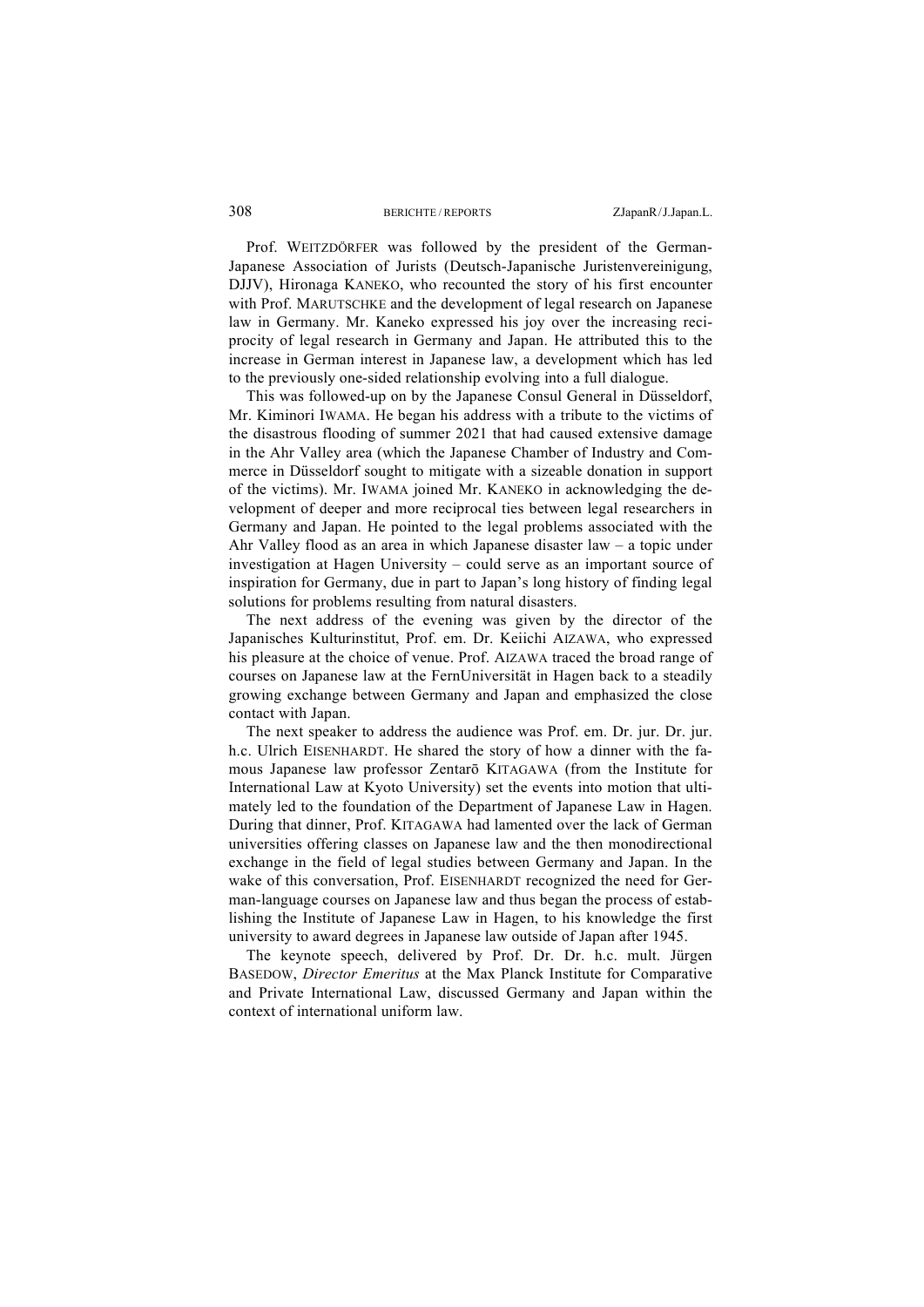## Nr./No. 53 (2022) BERICHTE/REPORTS 309

First, Prof. BASEDOW presented the international framework for uniform law step by step and explained the legal and historical development on the basis of the treaties and conventions concluded.2 When German lawyers consider uniform law, Prof. BASEDOW argued, they primarily think of legal harmonization in the context of European Union law. However, various other sources of uniform law may also come to mind. Already in the 20<sup>th</sup> century, treaties created the legal framework for universal private law as uniform law. The desire for uniform, cross-jurisdictional law can be traced back in particular to the European settlement of the so-called "New World", to the industrial revolution, and to the expansion of markets and capital, as well as the resulting need for cross-border transactions in goods and finance. However, the prevailing codified law – done in the Roman tradition – was, according to Basedow, initially tied to nation states, which also gained importance in the  $18<sup>th</sup>$  and  $19<sup>th</sup>$  centuries. Still, it was in the interest of the political power centres to establish effective and binding rules, especially in contract law and the protection of intellectual property.

Prof. BASEDOW went on to outline the historical development of various conventions, such as the Berne Convention on International Carriage by Rail<sup>3</sup> and the Hague Conventions on Private International Law<sup>4</sup>, and in particular the Hague Convention on the Law Applicable to the International Sale of Goods. <sup>5</sup> In this context, Prof. BASEDOW pointed out the weaknesses of the Hague Sales Convention and briefly outlined the development towards the UN Sales Convention. <sup>6</sup> Prof. Basedow described the importance of uniform private law in Asia, which initially had little relevance. However, Japan has co-signed conventions on uniform law (especially the law of the sea, international sales law, oil pollution liability, and air law) and is thus committed to international unification processes.

The symposium on 1 October began with an address by Mr. KANEKO, who emphasized the importance of arbitration in international company relations. He cited the dispute between the German Volkswagen AG and the Japanese Suzuki Motor Corporation as an example of international

<sup>2</sup> The lecture is published in this issue; see J. BASEDOW, Japan und Deutschland im Netz des internationalen Einheitsrechts, *supra*, p. 1–18

<sup>3</sup> Convention concerning International Carriage by Rail, Bern, 9 May 1980, in force 1 May 1985, 1396 UNTS 2 ("COTIF").

<sup>4</sup> A comprehensive list of the Hague Conventions can be found here: *https://www. hcch.net/de/instruments/conventions*.

<sup>5</sup> Convention on the law applicable to international sales of goods, The Hague, 15 June 1955, in force 1 September 1964, 510 UNTS 147 ("Hague Convention on International Sale of Goods").

<sup>6</sup> United Nations Convention on Contracts for the International Sale of Goods, Vienna, 11 April 1980, in force 1 January 1988, 1489 UNTS 3 ("CISG").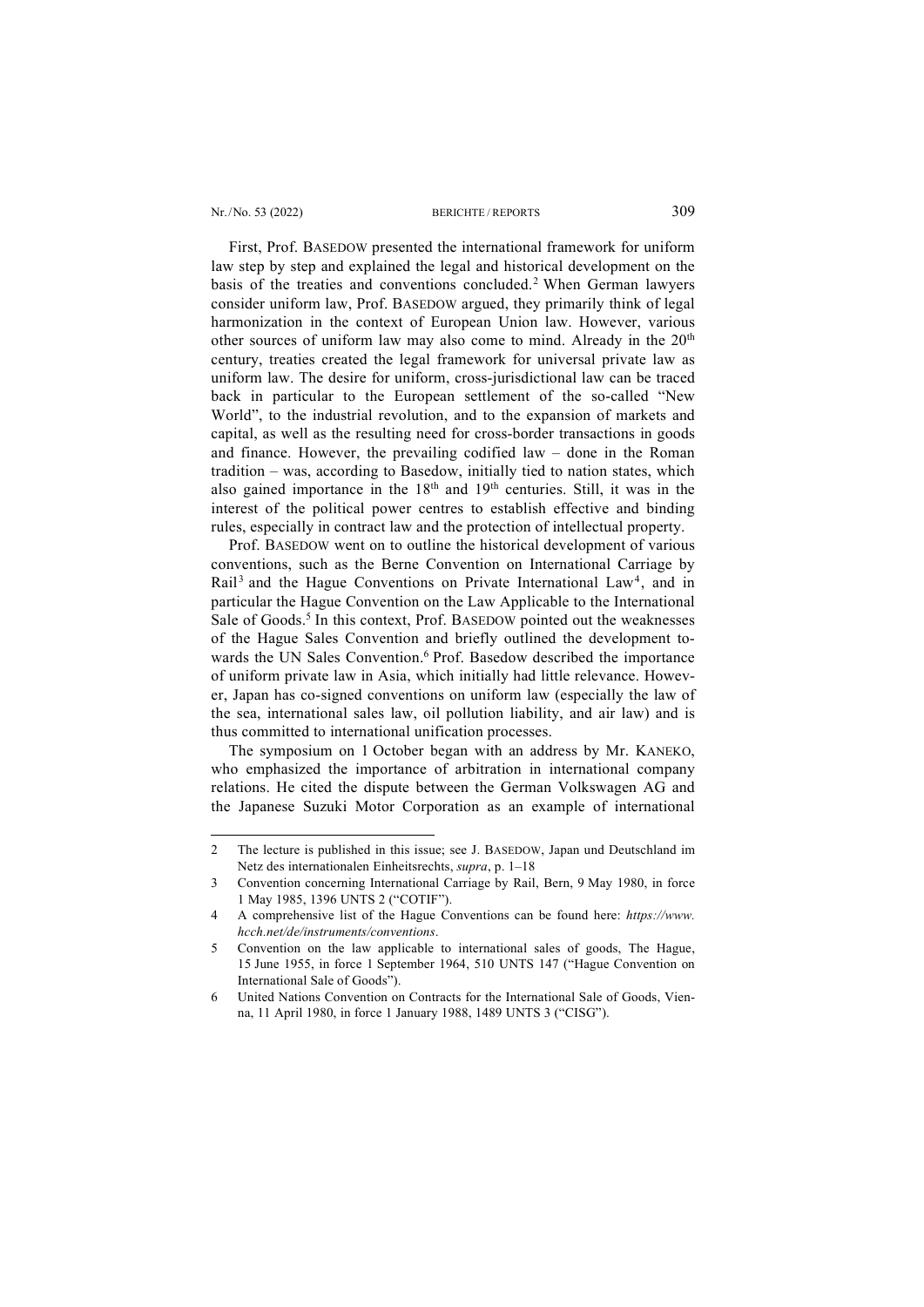arbitration panels solving disputes. He pointed further to the recent establishment of the International Dispute Resolution Center in Tōkyō and Ōsaka as proof of the increasing relevance of this legal field.

The first session was dedicated to commercial arbitration. In his opening presentation, Dr. Christian STRASSER, attorney at law and partner at Heuking Kühn Lüer Wojtek, illustrated the emergence of the German legal framework for commercial arbitration, which was driven by economic growth. The procedure is a continuation of trade customs and commercial behaviour. Driven by the question of "Who gets the money*?*", there is ongoing competition between the ordinary courts and arbitral tribunals, but with special commercial courts involved as well*.* Yet independent of the fight amongst venues, according to Dr. STRASSER the advantages of arbitration outweigh the disadvantages, especially with regard to costs, confidentiality, and efficiency of the proceedings, but also as regards enforceability. Nevertheless, there are challenges in terms of quality and flexibility that need to be overcome in the future. Dr. STRASSER also highlighted procedural similarities between Japan and Germany, such as the reception of the German Code of Civil Procedure in the late 19<sup>th</sup> century.

Yoshimi OHARA, attorney at law and partner at Nagashima Ohno & Tsunematsu, first discussed the Japan International Dispute Resolution Centre (hereinafter "JIDRC"), which opened in 2020, and its function as a venue and hearing facility for commercial arbitration in Tōkyō and Ōsaka. In response to the COVID-19 pandemic, a virtual commercial arbitration procedure has been launched, in which the JIDRC offers, among other things, a "voice-to-text" recording service using artificial intelligence. In addition to the already existing means of obtaining information on arbitration in Japan from the JIDRC, a file management service is also under development. Ms. OHARA briefly presented the already implemented and upcoming legal developments. For example, the Law on the Practice of Foreign Lawyers<sup>7</sup> has been amended to ease the requirements under which foreign lawyers may practice in Japan and to allow them to represent clients in commercial arbitration between Japanese parties, provided there is a foreign element in the case. Ms. OHARA also briefly discussed the reform of the Arbitration Act, which is still under discussion. Thus, competence for arbitration proceedings is to be bundled at the district courts in Tōkyō and Ōsaka through their joint jurisdiction, thereby facilitating access to these courts. Judges are also to be given the discretionary power to exempt par-

<sup>7</sup> 外国弁護士による法律事務の取扱いに関する特別措置法 *Gaikoku bengo-shi ni yoru hōritsu jimu no toriatsukai ni kansuru tokubetsu sochi-hō* [Act on Special Measures concerning the Handling of Legal Services by Foreign Lawyers], Law No. 66/1986.

<sup>8</sup> 仲裁法 *Chūsai-hō* [Arbitration Act], Law No. 138/2003.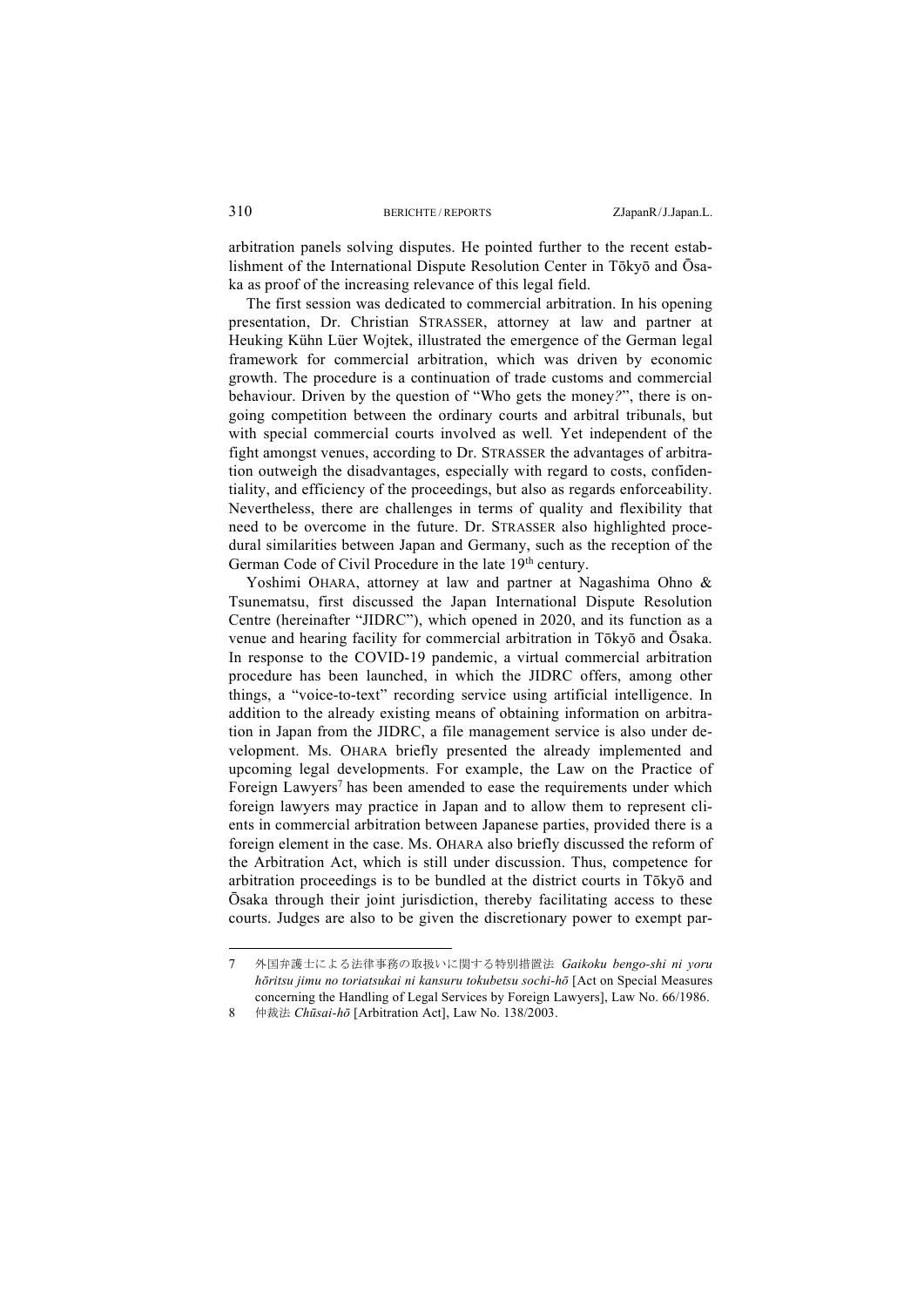ties from the obligation to file translations of foreign documents. Overall, the law should be aligned with the UNCITRAL Model Law on International Commercial Arbitration as amended in 2006. <sup>9</sup> Despite these upcoming innovations, Ms. OHARA raised the question of where commercial arbitration in Japan should go from here.

Chaired by Prof. Dr. Luke NOTTAGE, Professor at the University of Sydney and Special Counsel at Williams Trade Law, the speakers and the audience engaged in a lively discussion, considering, for example, the question of the extent to which lawyers in Germany and Japan take on an arbitratormediator role in commercial arbitration.

In the subsequent second section, the presentations revolved around investment arbitration and its mode of operation in Germany and Japan. Junior Prof. Dr. Julian SCHEU, Professor and General Manager at the International Investment Law Centre Cologne and his section counterpart Dr. Lars MARKET, attorney at law and partner at Nishimura & Asahi, gave a dynamic lecture by using a "pass the ball" discussion technique and in doing so vividly presented the legal situation in Germany and Japan under the moderation of Dr. Ruth EFFINOWICZ, Senior Research Fellow at the Max Planck Institute for Comparative and International Private Law. Prof. SCHEU opened with a brief introduction on the investment arbitration and investorstate dispute settlement provisions ("hereinafter "ISDS provisions") that are found in treaties, followed by an outlining of the role of Germany in international investment arbitration. German investors often use this mechanism and are thus frequently involved in investment arbitration proceedings, making Germany the fourth most frequent home state of claimants worldwide. Dr. MARKERT then went on to discuss developments in Japan. Compared to Germany, Japan has tended to keep a low profile and is only  $38<sup>th</sup>$ on the worldwide list of countries of origin of parties in investment arbitration proceedings. As reported by Dr. MARKERT, it was only recently that the first proceedings against Japan were initiated.

The role of Germany in relation to the EU's investment policy and investment tribunals (which are advocated by the EU and UNCITRAL, for example) was also discussed interactively and with particular attention to the legitimacy of ISDS provisions. Another topic of discussion was the international Energy Charter Treaty<sup>10</sup> and the tension between investment and climate protection in investment arbitration proceedings. Prof. WEITZDÖRFER illustrated this normative conflict by contrasting ISDS pro-

<sup>9</sup> The English version of the Model Law is available at *https://uncitral.un.org/sites/ uncitral.un.org/files/media-documents/uncitral/en/19-09955\_e\_ebook.pdf*.

<sup>10</sup> The Energy Charter Treat*y*, Lisbon, 17 December 1994, in force 16 April 1998, 2080 UNTS 95, as amended by the Protocol of 17 December 1994.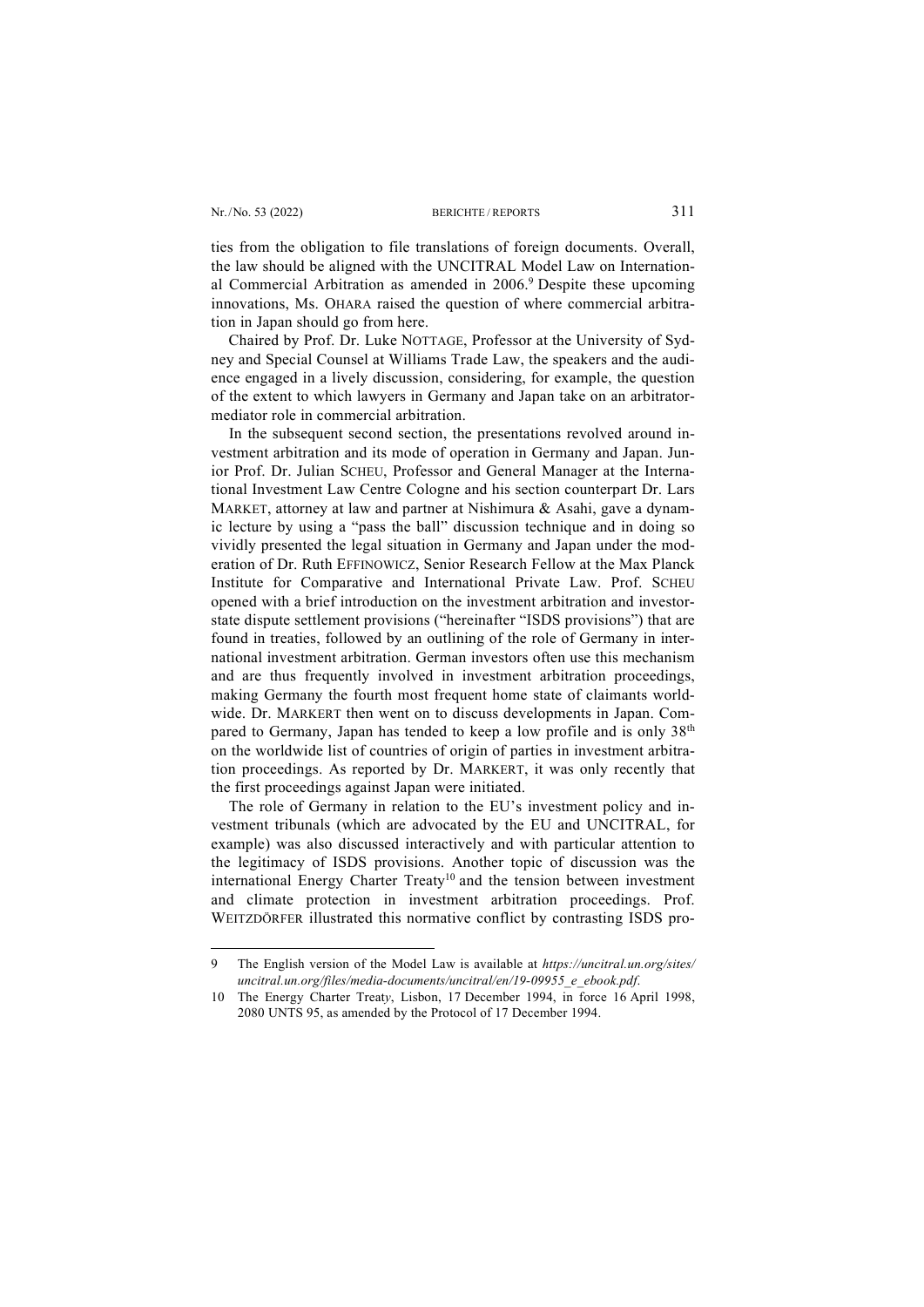visions in investment agreements and the emission reduction targets in environmental agreements such as the Paris Climate Agreement.<sup>11</sup>

The third session of the celebratory symposium focused on a comparative discussion of mediation in Japan and Germany. Judith WOLLSTÄDTER, a researcher from Hagen, was the first speaker at this part of the symposium and gave an overview of the state and challenges of mediation in Germany. She argued that mediation had become an established practice for extra-judicial conflict resolution in Germany, albeit one that still had considerable room for future expansion. She further emphasized the need for reforms regarding the training and certification process for German mediators and observed that mediation was not a secure source of income, forcing many mediators to compensate for fluctuations in their revenue by training other aspiring mediators.

Following on from Ms. WOLLSTÄDTER'S presentation, Prof. Aya YAMADA from Kyōto University analysed the state of mediation in Japan, with special emphasis on a form of court-annexed mediation process known in Japan as 調停 (*chōtei*). She argued that the decrease in civil court cases being filed with Japanese district courts over the past twenty years did not result from an increase in *chōtei* mediations. As a possible explanation, Prof. YAMADA proposed the view that other forms of ADR had surpassed *chōtei* mediations in importance, with the Japanese Ministry of Justice and local administrations both actively supporting ADR.

In the subsequent discussion, which was moderated by professional mediator and attorney at law Dr. Eva SCHWITTEK, the presenters reiterated that the use of extra-judicial mediation is more widespread in Japan than it is in Germany. They identified cultural differences pertaining to conflict resolution as potential explanatory factors, with Japanese culture more strongly favouring conciliatory approaches to disputes.

The fourth and final session of the symposium was held on system design for the settlement of consumer and mass disputes. In the session's first presentation, Dr. Christof BERLIN, attorney at law and head of the Conciliation Body for Public Transport, gave an overview of the alternative dispute resolution methods available to consumers in Germany. He described them as a cost-efficient alternative to court proceedings having a low threshold for consumers. The potential for ADR had been further increased by a 2013 European Parliament directive that facilitated the use of ADR in transboundary disputes. He cited cases for which there were no legal precedents as remaining particularly challenging.

Assoc. Prof. Dr. Hideaki IRIE from the Kyūshū University Graduate School of Law held the final presentation of the symposium, offering a

<sup>11</sup> Paris Agreement, Paris, 12 December 2015, in force 4 November 2016.